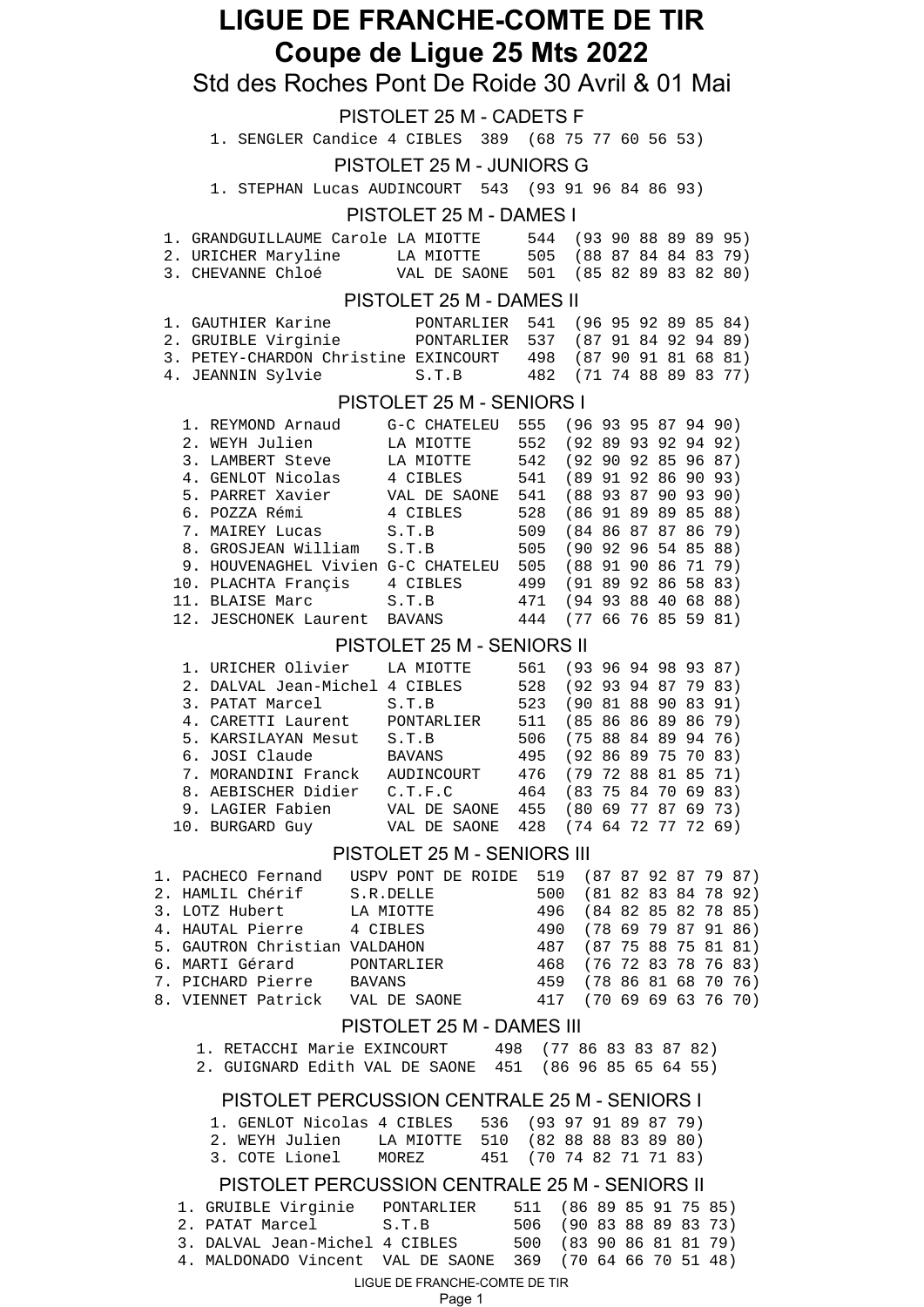## PISTOLET PERCUSSION CENTRALE 25 M - SENIORS III

| 1. LUCOT Bernard VAL DE SAONE |                                                               | 520 (92 90 87 84 89 78) |  |  |  |
|-------------------------------|---------------------------------------------------------------|-------------------------|--|--|--|
|                               | 2. PACHECO Fernand USPV PONT DE ROIDE 494 (83 90 89 86 70 76) |                         |  |  |  |
| 3. HAMLIL Chérif S.R.DELLE    |                                                               | 492 (83 83 87 78 80 81) |  |  |  |
| 4. TOURNIER Michel LA MIOTTE  |                                                               | 482 (81 84 85 69 83 80) |  |  |  |
| 5. PICHARD Pierre BAVANS      |                                                               | 452 (82 79 81 70 68 72) |  |  |  |